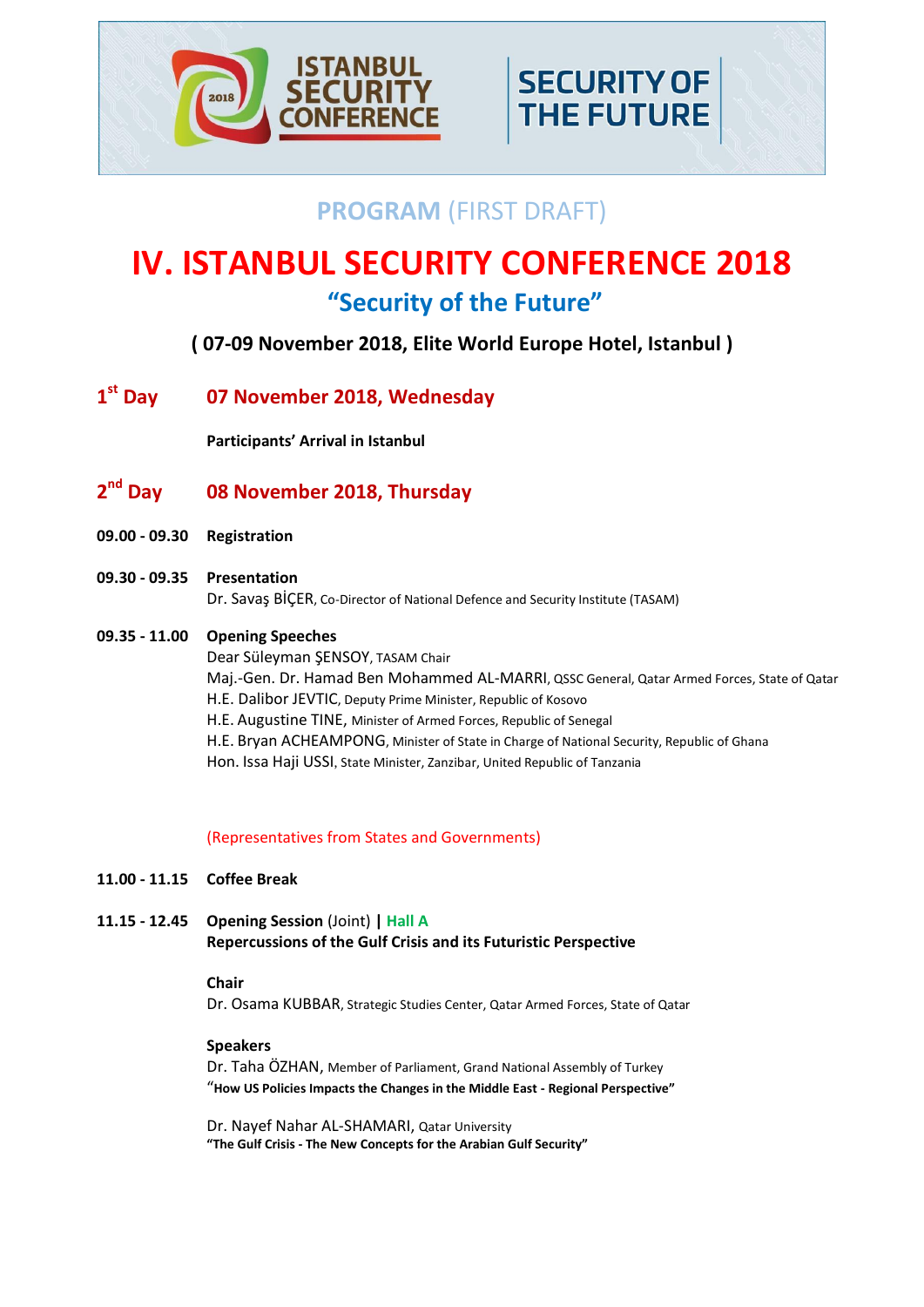

**SECURITY OF THE FUTURE** 

Ms. Bassima ALGHUSSEIN, Alghussein Global Strategies **"US Policies and Middle East Future - US Perspective"**

Mr. David HEARST, Middle East Eye **(Skype) "Any Eye Over the Middle East – Critical Analysis"**

## **12.45 - 13.45 Lunch**

## **13.45 - 15.15 1 st Session of Istanbul Security Conference | Hall A Security of the Future**

**Key Speaker** Brig.-Gen. (R.) Dr. Fahri ERENEL, Vice-Chairman of TASAM

**Chair** Prof. Dr. Uğur ÖZGÖKER, Rektor, American University of Cyprus

### **Speakers**

Dr. Ahmet BARBAK**,** İzmir Katip Çelebi University **"The Future of Security Sector Reform"**

Nyadera IZRAEL, Research Assistant, Yıldırım Beyazıt University **"Soft Power Components of the Future"**

Vladimir SADKOV, Vice President, Russian Geopolitical Association **"What Wars and Threats Threaten Humanity in the 21st Century"**

#### **Negotiators**

Adem ÖZER, Research Assistant, Gazi University  **"Third Revolution in Wars, Autonomous Weapon Systems and International Humanitarian Law"**

## **13.45-15.15 2nd Session of Istanbul Security Conference | Hall B International Organizations in the Security of the Future**

## **Key Speaker** Prof. Dr. Alpaslan ÖZERDEM, Coventry University

**Chair** Major General (R) Haluk ÇETİNKAYA

**Speakers**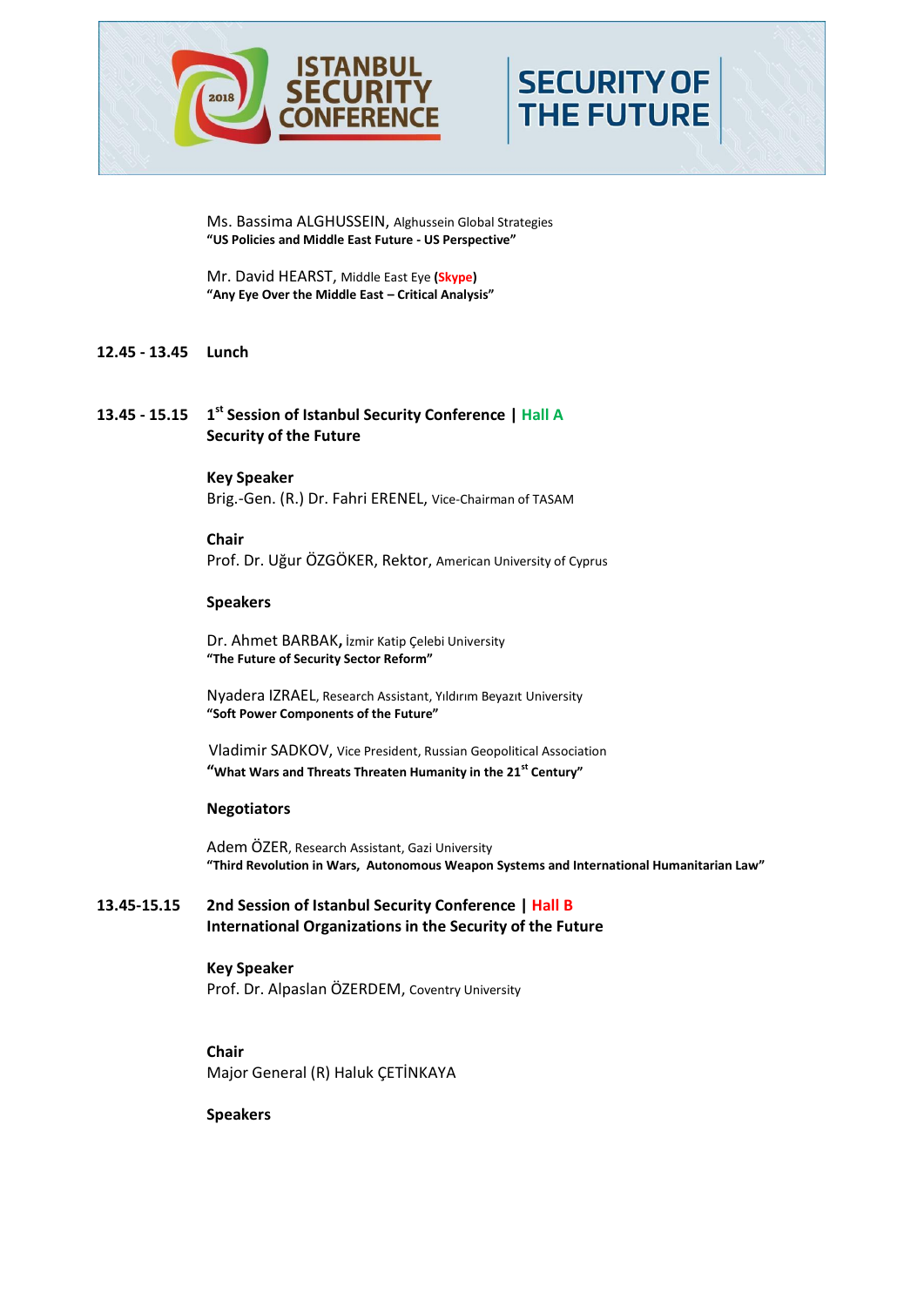



Prof. Dr. Mesut Hakkı CAŞIN, Head of Department of International Relations, İstinye University Presidential Security and Foreign Policy Board, Republic of Turkey **"How Will Impact United States-Russia Balance of Power Challenges to NATO Alliance And Southern Flank Ally Turkey"**

Assoc. Prof. Göktürk TÜYSÜZOĞLU, Giresun University  **"Evaluation of Eurasian Economic Cooperation and Single Belt Single Road Initiative within the framework of soft power concept"**

Tinatin KHIDASHELI, Former Defence Minister of Georgia **"Security Organization in NATO's Neighborhood Case of Georgia"**

Assoc. Prof. Zuhal Mert UZUNER, Marmara University **"Greek Turkish Rivalry in Eastern Mediterranean and Role of NATO"**

#### **Negotiators**

Eduard ABRAHAMYAN, Doctoral Student, Leicester University, United Kingdom  **"The NATO Istanbul Cooperation Initiative as Untapped Framework for Forging Gulf Security Architecture"**

Dr. Serdar KESGİN, Instructor, Giresun University **"NATO's Future and New Quests for European Security"**

#### **15.15 - 15.30 Coffee Break**

## **15.30-17.00 3rd Session of Istanbul Security Conference | Hall A Components of the Future of the Security**

#### **Key Speaker**

Dr. Johann SCHMID, Director COI Strategy and Defence, European Centre of Excellence for Countering Hybrid Threats **"The hybrid face of warfare in the 21th century"**

#### **Chair**

Ambassador (R) Aydın NURHAN

#### **Speakers**

Dr. Vahit GÜNTAY, Karadeniz Technical University **"Artificial Intelligence in the Future Fiction of States; Max Tegmark and Life 3.0"**

Süha ÇUBUKÇUOĞLU, Customer Development Manager, IBM Middle East and Africa **"Cybersecurity and the Changing Nature of Warfare in the 21st Century"**

Assoc. Prof. Aşkın İnci SÖKMEN, İstanbul Arel Üniversitesi **"The Security of Space and The Place of New War: Aerospace"**

Adinda KHAERANI, Researcher, Political Communication Expert, TASAM "**Troubled water in the Pacific: The case of the disputes in the South China Sea (SCS)"**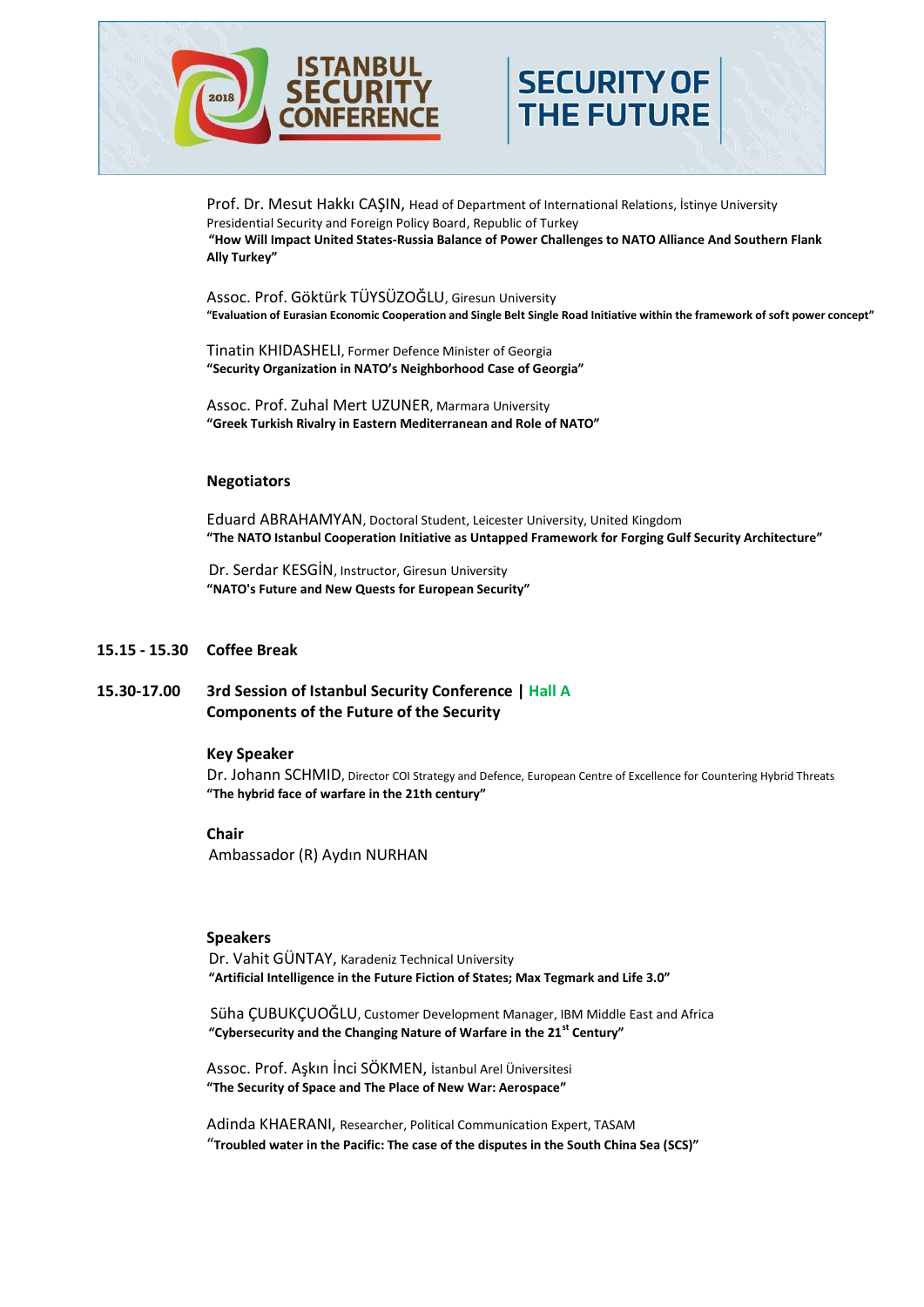

#### **Negotiators**

Dr. Selim KURT, Giresun University **"The Effects of New Terrorism on the Security Environment of the Future, ISIS Example"**

**SECURITY OF** 

**THE FUTURE** 

## **15.30 - 17.00 Panel 1 of Istanbul Security Conference | Hall B Cyber Security Panel**

#### **Moderator**

Kani HACIPAŞAOĞLU, Director, CyberSecurity, CNK Global Consultancy Co.

#### **Panelists**

Assoc. Prof. Bilgin METİN, Boğaziçi University , Cyber Security Management Information Systems, BS Center of Cyber Security, Administrator **"Cyber Security in Industrial Control Systems"**

Kubilay Onur GÜNGÖR, Cyber Struggle **Cyber Struggle of the Future as a Informal Process, Unconditional Situation, Hybridity Within the Framework of Flexible Preparation**

Servet GÖZEL**,** Director, Information Systems Risk Management, KPMG Turkey **Effective Cyber Security and Solutions on Defence,Risk Management"**

**Cyber Security Simulation,** Boğaziçi University BUSIBER Crew

- **17.00 - 17.15 Coffee Break**
- **17.15 - 18.45 4th Session of Istanbul Security Conference | Hall A Intelligence and Cyber Wars in Future Security**

#### **Key Speaker / Chair**

Kani HACIPAŞAOĞLU, Director, CyberSecurity, CNK Global Consultancy Co. **"Global Threat, Asymetrical Power Factor of Crisis and Challenges :Cyber Attacks and Destructive Power"** 

#### **Speakers**

 Andreas WISUSCHIL, Geopolitics Specialist, Russian Geopolitical Association  **"Turkey and Russia to Relaunch a Soviet Union's Space and Satellite Program"** 

 Türkan Melis PARLAK, Research Assistant, Aydın University  **"The Evolution of Conflict to Codes, The Limit of Cyber Attacks Under Jus In Bello"**

**17.15 - 18.45 5 th Session of Istanbul Security Conference | Hall B New Media Ecosystem in the Security of the Future**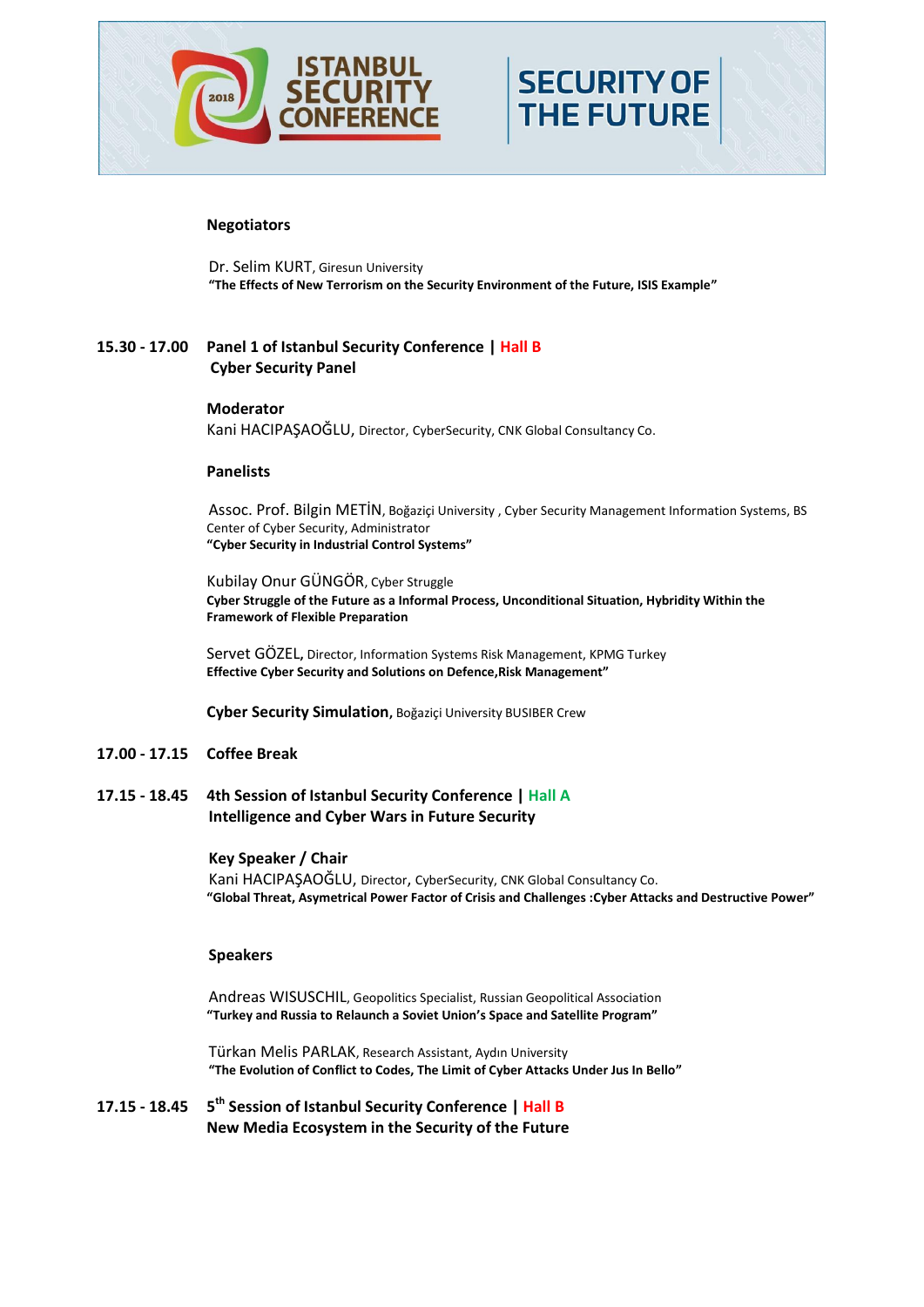

# **SECURITY OF THE FUTURE**

## **Key Speakers**

Dr. Pantelis VATIKIOTIS, Kadir Has University **"New Media Ecology and Terrorism"**

**Chair** Prof. Dr. Nilüfer NARLI, Bahçeşehir University

### **Speakers**

Ayoola OWOLABI, Dept. of Political Science, Education College, Ikere Ekiti State, The Federal Republic of Nigeria **"Mass Media and Security Challenges in Nigeria"**

Assoc. Prof. İsmail ERMAĞAN, Medeniyet University **"New Media Data Ecosystem, Security and Cyber Threats"**

Prof. Naseem Ahmad SHAH, Republic of India **"Media and Security of the Future"**

**20.30 - 22.00 Gala Dinner and 11th TASAM Strategical Vision Awards Presentation Ceremony**

#### 3<sup>rd</sup> Day **rd Day 9 November 2018, Friday**

**09.00 - 10.30 6 th Session of Istanbul Security Conference | Hall A Defence Industry in the Security of the Future**

#### **Key Speaker**

Brig.-Gen. (R) Dr. Fahri ERENEL, Vice-Chairman of TASAM

#### **Chair**

Dr. Engin SELÇUK, The Istanbul University

## **Speakers**

Prof. Dr. Mesut Hakkı CAŞIN, Head of International Relations Department of Istinye University Presidential Security and Foreign Policy Board, Republic of Turkey  **"How will the Use of Unmanned Aerial Vehicle (UAV) and Artificial Intelligence (AI) in Aviation Shape of the Future World"**

Doç Dr. Giray SADIK, Ankara Yıldırım Beyazıt University Nur CAFOĞLU, Research Assistant, Yıldırım Beyazıt University **"Challenges and Opportunities of Autonomous Weapons System (AWS)"**

Özge MEMİŞOĞLU, Doktora, Bologna University **"From Targeted Killings to Assassination Assessing the Drone Capabilities through the Lens of Military Targeting"**

## **Negotiator(s)**

 Dr. Sami YILDIRIM, Ufuk University **"Questioning Turkey's Alliance Based on Foreign Military Bases and Imported Special Weapon Systems"**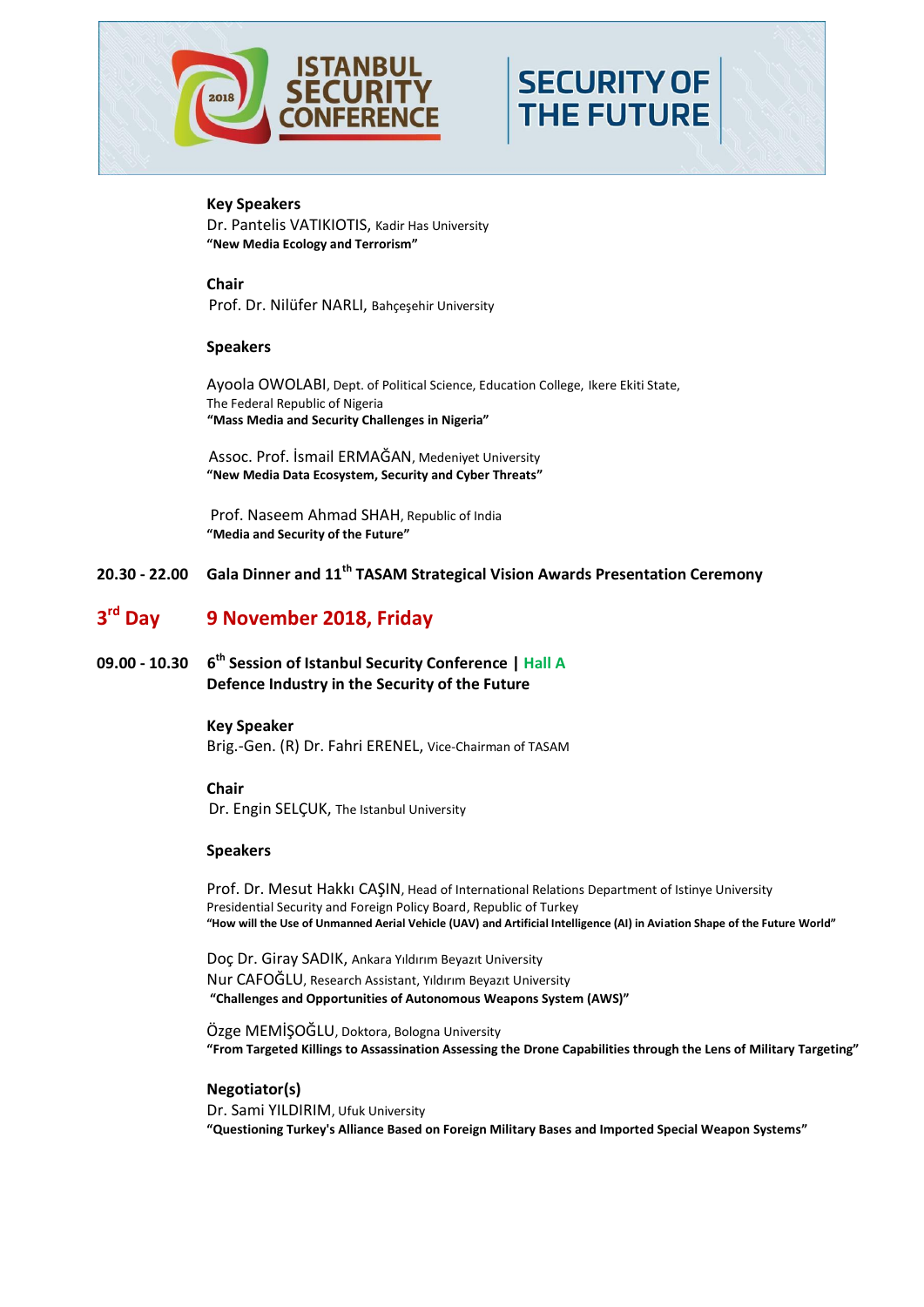

Metin GÜRCAN, Researcher, Istanbul Policy Center **"Means Becoming Aim in Itself A Viriloan Problematization of the Armed Drones"**

**SECURITY OF** 

**THE FUTURE** 

#### **10.30 - 10.45 Coffee Break**

**10.45 - 12.15 Panel 2 of Istanbul Security Conference | Hall A Deep Learning** 

#### **Moderator**

Dr. Sevinç TUNALI, Director of Education, Industry and Technology Instıtute, TASAM

#### **Panelists**

Merve Ayyüce KIZRAK, Co-Founder of Deep Learning [Udemy,](https://tr.linkedin.com/company/udemy?trk=ppro_cprof) Turkey **"Artificial Intelligence Studies in Turkey"**

Sercan ESEN, CIO, Co-Founder at Intenseye **"The Future of Security Cameras"**

Mustafa UÇAK, İSBAK-İstanbul Informatics and Intelligent Urban Technologies Inc., Smart City Coordinator **"The Security in the Cities of Future"**

#### **12.15 - 14.00 Lunch and Jum'a Prayer**

**14.00 - 15.30 7 th Session of Istanbul Security Conference | Hall A Regional Perspectives in Security of the Future**

#### **Key Speaker**

Admiral (R) Cem GÜRDENİZ, Koç University Director of Maritime Forum

**Chair** Ambassador (R) Uluç ÖZÜLKER

#### **Speakers**

Ambassador (R) Prof. Dr. Ali Engin OBA **"Security of the Future and Asia"**

Dr. Torhan AL-MUFTI,Former Minister of Iraq **"Middle East; Decentralization Administration"**

Vladimir SADKOV, Vice President, Russian Geopolitical Association **"Geopolitical Triangle Moscow-Ankara-Tehran"**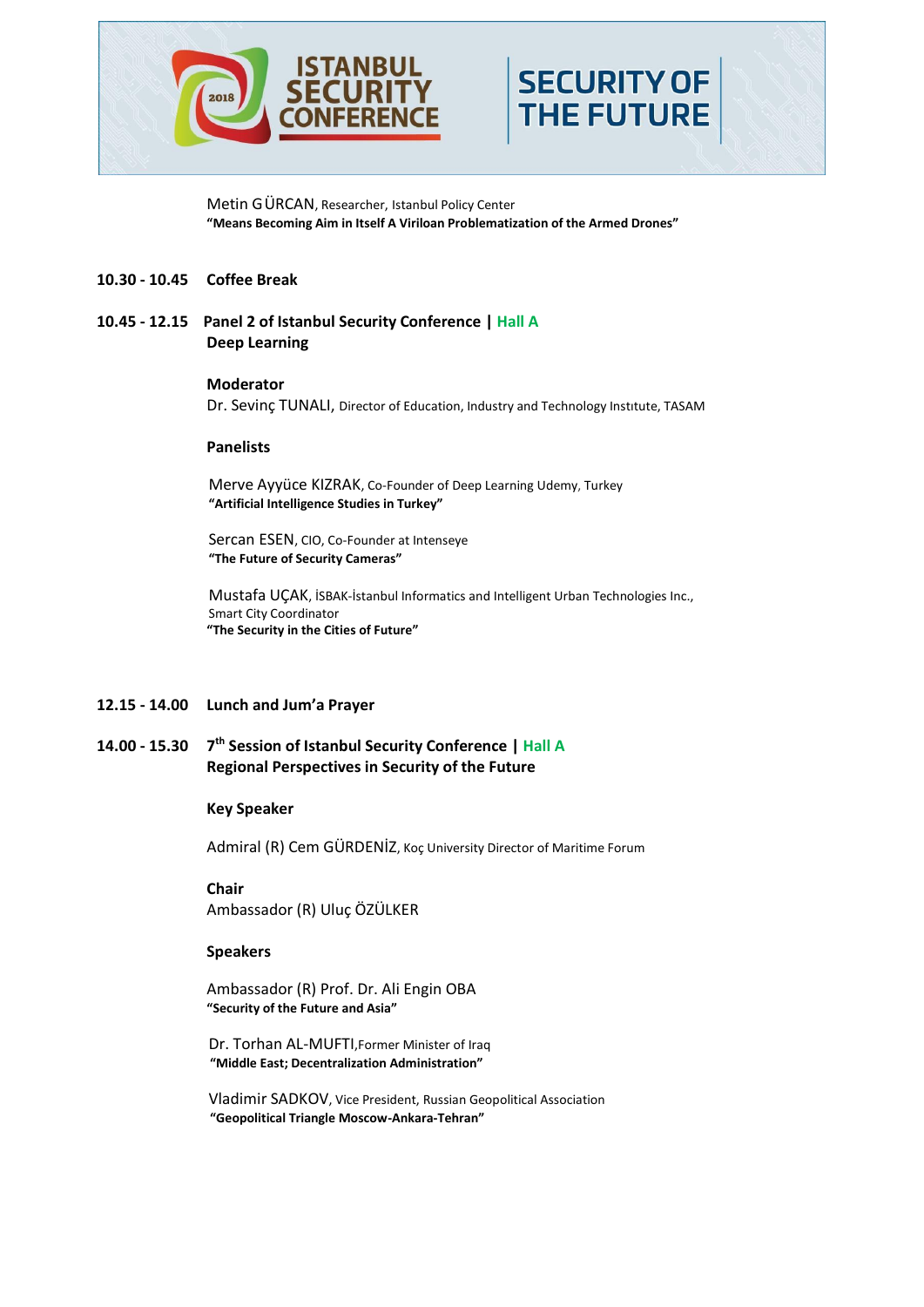

Assoc. Prof. Yaşar SARI, Bolu Abant İzzet Baysal University **"Securitization of Religion in Central Asia"**

#### **Negotiators**

Assoc. Prof. Chiranjibi BHANDARI, Tribhuvan University, Federal Democratic Republic of Nepal **"New and Old Security Challenges of Nepal"**

Hamed POURHASSAN, Doctoral Student, Sakarya University **"Understanding of Iranian Pattern of Regional Security"**

Assoc. Prof. Muhammad Riaz SHAD, National University of Modern Languages, Islamic Republic of Pakistan **"Role of Cyberspace in the Changing Nature of India-Pakistan Conflict"**

**SECURITY OF** 

**THE FUTURE** 

Dr. Necmi DAYDAY, Nuclear Energy Expert, NUTEK Energy Consultancy, Industry and Trade Inc. **"Proposal for a Safety Enhancing Approach in the Middle East - Atom for Peace and Prosperity"**

#### **15.30 - 15.45 Coffee Break**

**15.45 - 17.15 Panel 3 of Istanbul Security Conference | Hall A**

**Artificial Intelligence in the Future of Security**

#### **Moderator**

Yasemin YAŞAROĞLU, Deep Learning Turkey

#### **Panelists**

Prof. Dr. Sadi Evren ŞEKER, Bilkav Datas, The Consultancy & Education of Big Data and Artificial Intelligence

Önder Barış AŞIK, Founder, Manager at Yapay Tech

#### **17.15 - 17.30 Coffee Break**

**17.30 - 19.00 8 th Session of Istanbul Security Conference | Hall A Terrorism**

## **Key Speaker**

Prof. Dr. Kutay KARACA, Istanbul Aydın University

## **Chair**

Prof. Dr. Mithat MELEN, 23rd Term Congressman, Grand National Assembly of Turkey 23-term

**Speakers**